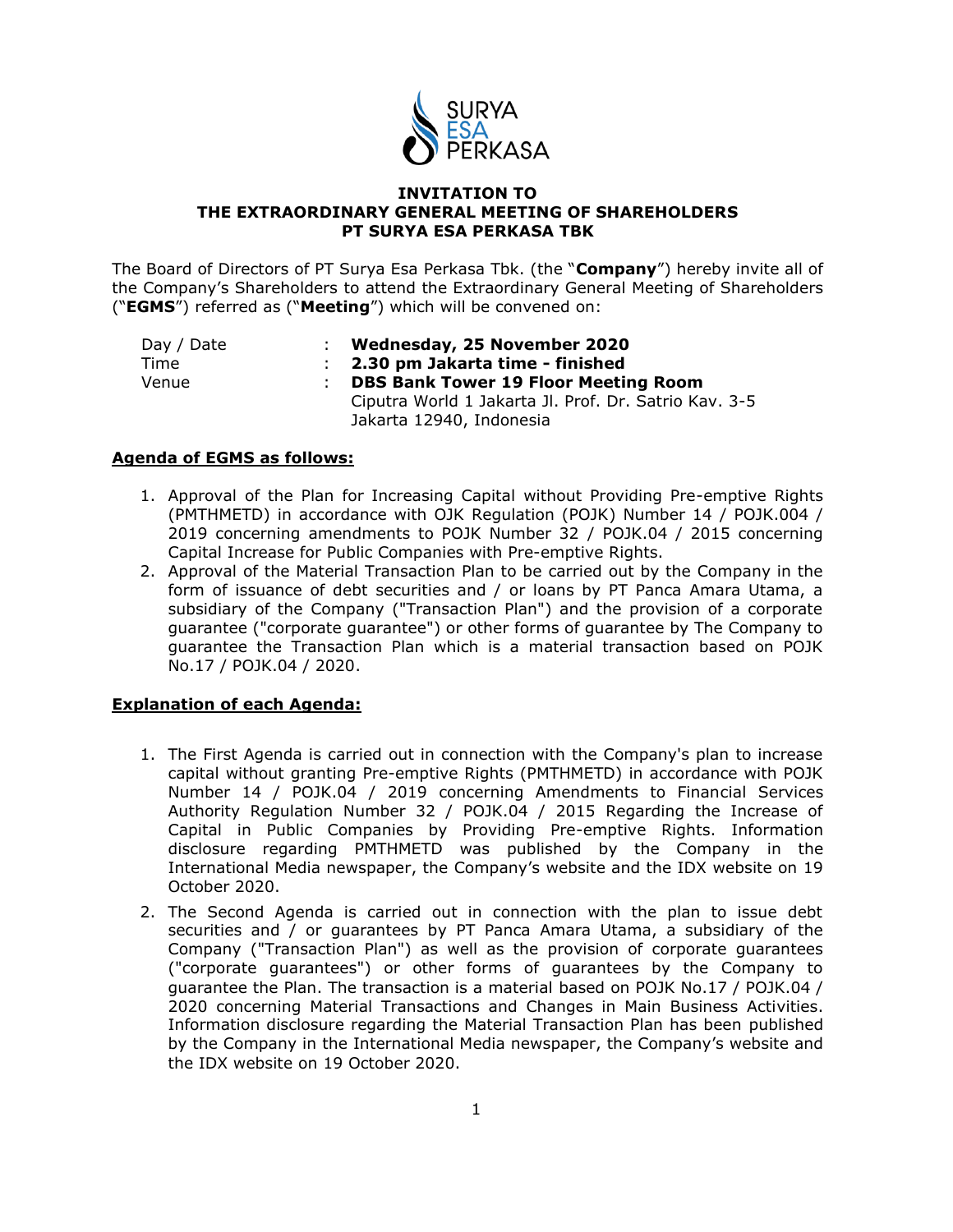## **Important Notes:**

- 1. The Company will not issue separate invitations to shareholders, this Notice of Invitation is considered an official invitation to shareholders. This call can also be seen on the Company's website, the lndonesian Stock Exchange's website and PT Kustodian Sentral Efek Indonesia's website.
- 2. The Shareholders who are entitled to attend the Meeting are:
	- a. The Company's shareholders whose names are registered in the Register of Shareholders (DPS) of the Company on **Monday, November 2, 2020** until 16:00 Western Indonesian Time; and / or
	- b. The owner of the Company's shares is a securities sub account at PT Kustodian Sentral Efek Indonesia (KSEI) at the close of trading shares on the Indonesia Stock Exchange (IDX) on **Monday, November 2, 2020.**
- 3. Considering the Status of Emergency Situation of the Disease Caused by the Covid-19 Virus as determined by the Government Republic of Indonesia and as a preventive measure for the prevention and/or spread of Covid-19 during the period of Large-Scale Social Restrictions (PSBB), the Company will implement an **electronic powerof attorney mechanism (e-Proxy)** and the Company may impose restrictions of physical attendance by the Shareholders in the Meeting with a quota as per applicable health protocol.
	- a. **Electronic Power of Attorney (e-Proxy)** can be accessed through the eASY.KSEI system [https://easy.ksei.co.id](https://easy.ksei.co.id/) The Company encourage all Shareholders to provide their power through the e-proxy system provided by KSEI.
	- b. **Conventional Power of Attorney** can be downloaded on the Company's website [www.sep.co.id](http://www.sep.co.id/) to be completed and sent back to the e-mail address corpsec.sep[@sep.co.id](mailto:corporate.secretary@sep.co.id) or to the e-mail address of the PT Datindo Entrycom Securities Administration Bureau [dm@datindo.com](mailto:dm@datindo.com)

#### **Company Office**

DBS Bank Tower Ciputra World 1 Jakarta, 18 Floor Jl. Prof. Dr. Satrio Kav. 3-5 Jakarta Selatan 12940,

#### **Datindo Office**

PT Datindo Entrycom

Jl. Hayam Wuruk No. 28, 2nd Floor Jakarta 10120, Indonesia

- 4. Shareholders who are not able to attend the Meeting, can appoint an attorney by signing a power of attorney. Directors, Commissioners or employees of the Company can act as the power of attorney of the shareholders in the Meeting, but the votes issued as a Proxy are not counted in the vote.
- 5. All power of attorney that has been filled in must be received by the Company no later than **Thursday, November 24, 2020 until 16:00 Jkt time** by email [corpsec.sep@sep.co.id](mailto:corpsec.sep@sep.co.id) the Company's Office or PT Datindo Entrycom as the Office The Company's Securities Administration Bureau via email [dm@datindo.com](mailto:dm@datindo.com)
- 6. In view of the prevention and/or spread of Covid-19, the Company will establish the following health procedures:
	- a. Shareholders or Proxies who still come to the location of the Meeting must wear a mask and be at the location no later than 30 (thirty) minutes before the Meeting starts;
	- b. Shareholders or Proxies are requested to do **Thermal Check** at the location provided by the building management before entering the Meeting Room and if it does not meet the health protocol, it is not permitted to enter the Meeting Room;